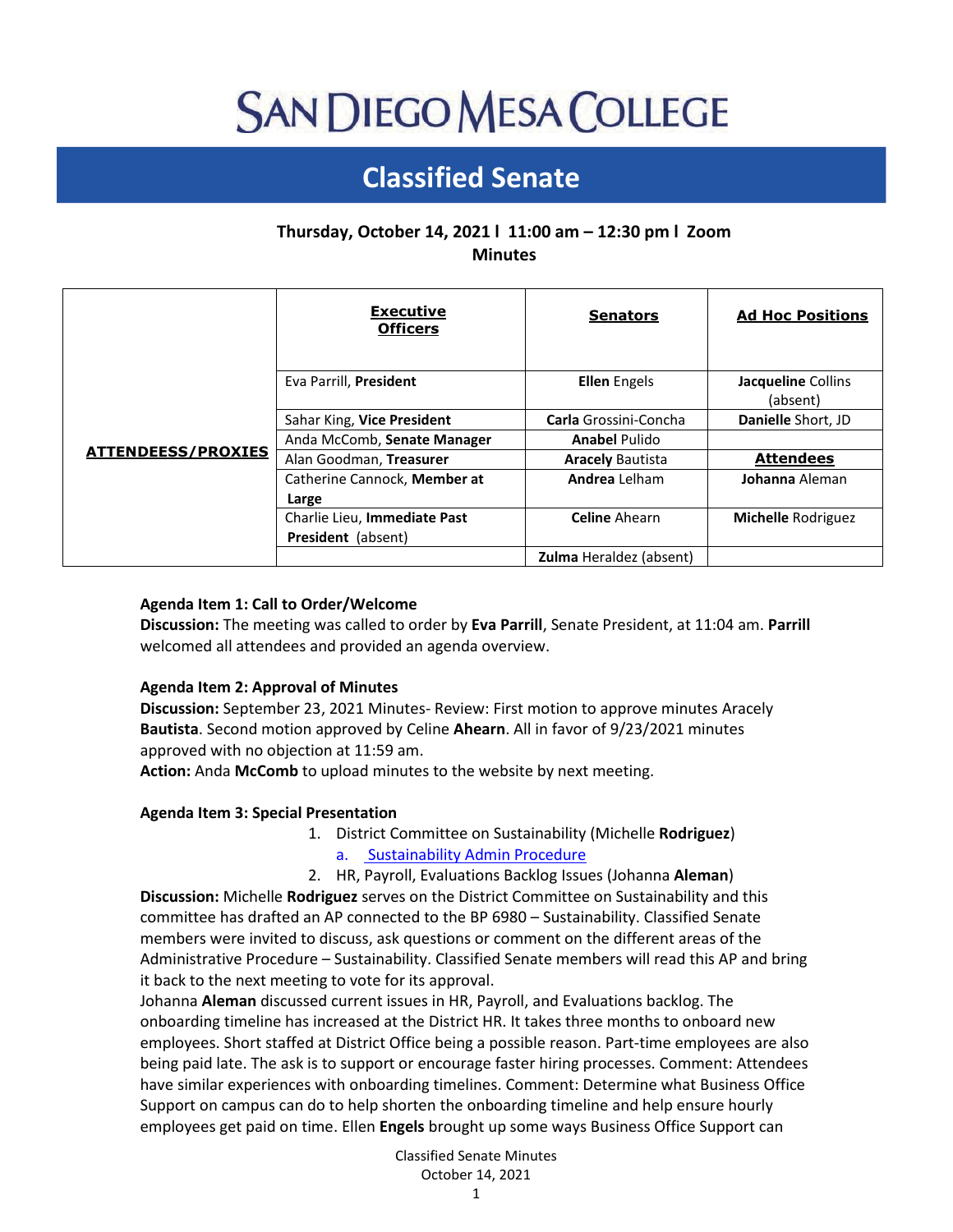help that includes workshops and closely working with departments on campus to help navigate the hiring/onboarding process. Comment: This issue is affecting how we do work on campus and how we serve our students. Comment: Transcript evaluations are also backlogged well over 90 days and that is affecting our students.

**Presentation Links:** [BP 6980](https://www.sdccd.edu/docs/District/policies/Facilities%20and%20Equipment%20Services/BP%206980.pdf) , [Administrative Procedure -](https://docs.google.com/document/d/1OGRxR1vzR6roQwGtw1joGHhgIX8j4uHpcCzwigA7j0I/edit?usp=sharing) DRAFT

**Action:** Classified Senate to complete a first read on the AP on Sustainability – DRAFT and bring the document back to the next meeting for approval. Classified Senate to highlight the current issue HR, Payroll, Evaluations backlog and how these affect how we do work on campus and we serve our students.

### **Agenda Item 4: New Business**

- 3. Invitation to VPI, Isabel O'Connor- What questions do you have? [\(Jamboard\)](https://jamboard.google.com/d/14YY5F9tlXuhAb21p_ToUop3kmbYMtyCkcm9IuLpAyOU/edit?usp=sharing) (**Parrill**)
- 4. Classified Representation for Accreditation Steering Committee (**King**)
- 5. Resolution Supporting Asian American Studies (**Parrill**)
- 6. Intro to Governance 101 Website

# <https://sites.google.com/view/mesagovernance101/home>

**Discussion:** Eva **Parrill** informed the Senate of the upcoming invitation extended to VPI, Isabel O'Connor on Dec 9, 2021 to discuss how the class schedule will look like for the spring term. **Parrill** encouraged the group to add their questions on the [Jamboard](https://jamboard.google.com/d/14YY5F9tlXuhAb21p_ToUop3kmbYMtyCkcm9IuLpAyOU/edit?usp=sharing) . Sahar **King** discussed the plan to have classified representation on Accreditation Steering Committee Standards Teams. **King** presented the [Accreditation Steering Committee Proposal](https://docs.google.com/document/d/1w_KnhS4q1mXnW0G5-87tQFbkUlsgqeA6/edit?usp=sharing&ouid=104439725194125047066&rtpof=true&sd=true) to the Senate. The ask is to have the Senate recommend leads or members to the [Standards Teams.](https://docs.google.com/document/d/12-jferrX4jGuj8Y20bVZjnCoIlgA1keVSYWgt0cxvsY/edit?usp=sharing) **Parrill** asked for volunteers who would like to help finalize the resolution supporting Asian American Studies. **Presentation:** [Accreditation Steering Committee Proposal](https://docs.google.com/document/d/1w_KnhS4q1mXnW0G5-87tQFbkUlsgqeA6/edit?usp=sharing&ouid=104439725194125047066&rtpof=true&sd=true)

Action: Classified Senate members to add questions to the **Jamboard**. Classified Senate to recommend leads or members to the **Standards Teams** by Oct 26<sup>th</sup>.

#### **Agenda Item 5: Continuing Business**

- 7. Return to on-site work (15-20 Minute check-in) (**Parrill**)
- 8. [Projects, Activities, & Events Survey](https://docs.google.com/forms/d/e/1FAIpQLScWCSltDz9g2SQhCU0k-dKXkdcI-5AgniHQGx44VeSB_e4y9A/viewform) October/November projects
	- a. Name Tag Distribution Delivery Plan (**Parrill**)
	- b. Fall Fundraiser Proposal Postponed until next meeting (**Cannock**)

**Discussion:** Eva **Parrill** discussed the distribution plan for the name tags. The delivery will take place during the week of 10/18. **Parrill** asked for volunteers to help deliver the name tags. A fundraiser idea will be presented at the next meeting by Catherine **Cannock**. **Parrill** opened up for discussion regarding return to on-site work. At the end of September, there was an announcement regarding vaccine mandate. There was also an announcement where the return to campus will be at three days beginning with November 1st and five days beginning with spring. Danielle **Short** shared that her understanding to date is that no one will be given the flexibility to work from home on a permanent basis. Occasional remote work should be at the discretion of the supervisor still.

#### **Agenda Item 6: Executive Board & Senator Reports**

- 9. President: Eva Parrill
	- a. PCab meeting 10/5
		- b. DGC 10/6
- 10. Vice President: Sahar King
	- a. DGC 10/6
- 11. Senate Manager: Anda McComb
- 12. Treasurer: Alan Goodman

## Classified Senate Minutes October 14, 2021